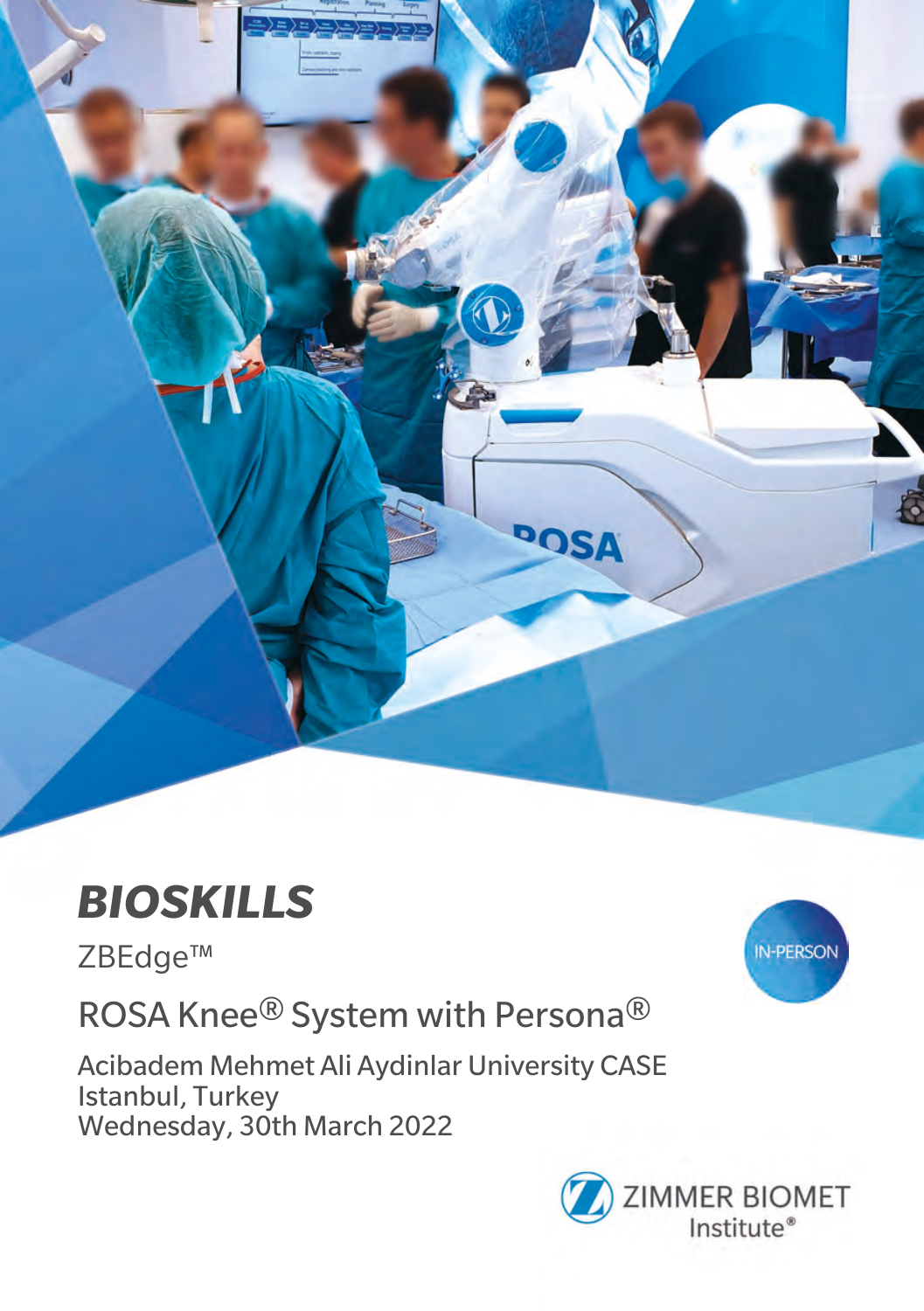### BioSkills

Our continuum of education offers a vast range of opportunities to health care providers to learn, interact, understand and share knowledge about our products, services and about surgical philosophies through a variety of modalities.

Life is all about activity. At Zimmer Biomet Institute® we therefore believe our delegates should play an active part when learning about new products, surgical techniques or the like. Get your hands and brains on human specimens, sawbones and instruments to deepen your knowledge and enhance your skills!

The specific course objectives include:

- Review the history of Zimmer Biomet Navigation, Personalized Solutions and MedTech
- Understand the philosophy behind ROSA Knee System
- Assess the surgical technique and surgical flow
- Perform one case using anatomical specimens with the use of the ROSA Knee System with Persona
- Review surgical tips from faculty that will be beneficial in practice

The Zimmer Biomet Institute wishes you a valuable and enjoyable training with us.

### Zimmer Biomet Institute

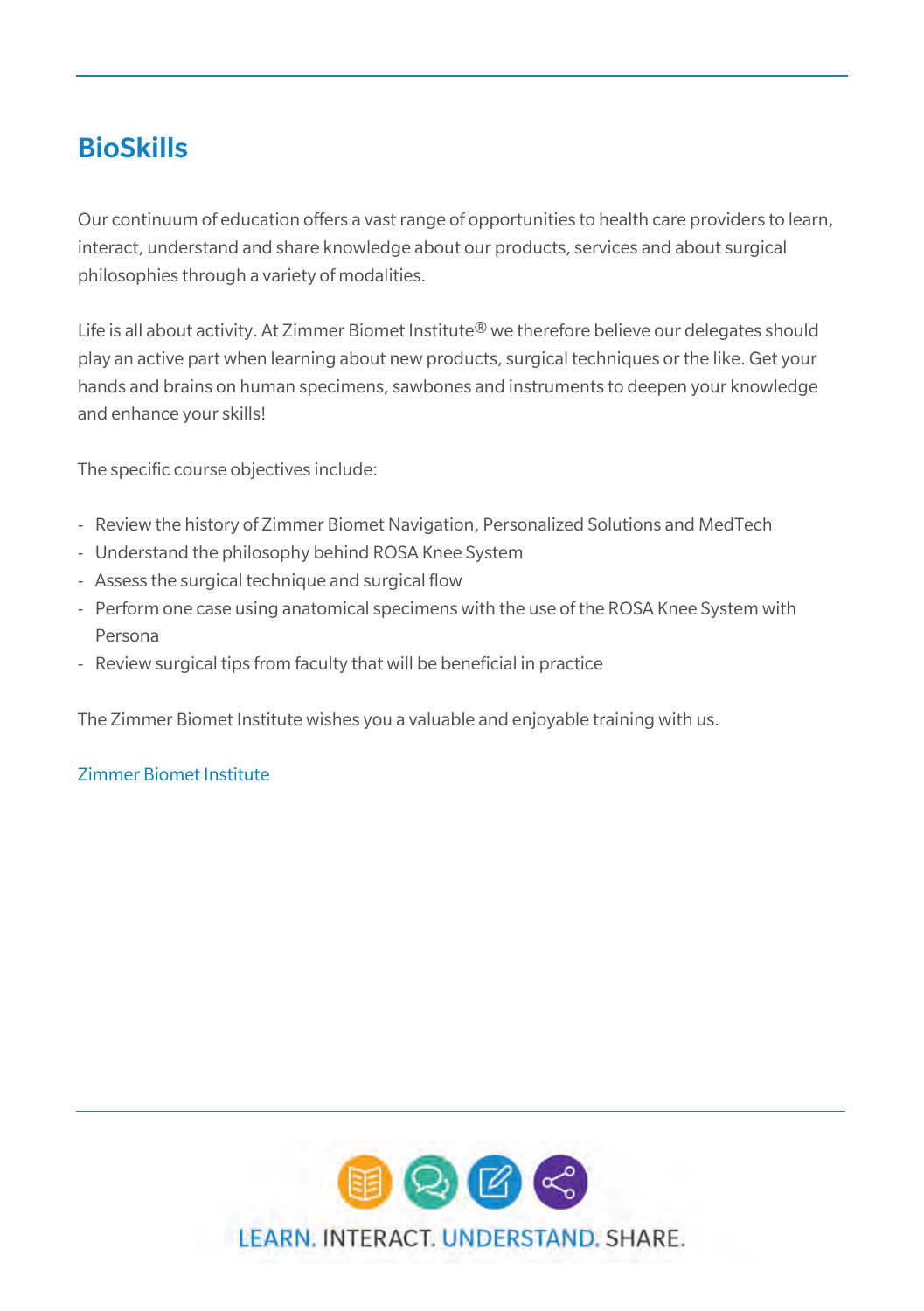### Programme

### Wednesday, 30th March 2022

- *09:00 Welcome and introduction ZBI staff*
- 09:05 Robotic workflow key technical steps
- 09:30 Interactive discussion
- 10:00 Surgical workflow and planning software introduction
- 10:30 Lab session
- 13:30 Debrief

*13:45 Lunch and depart*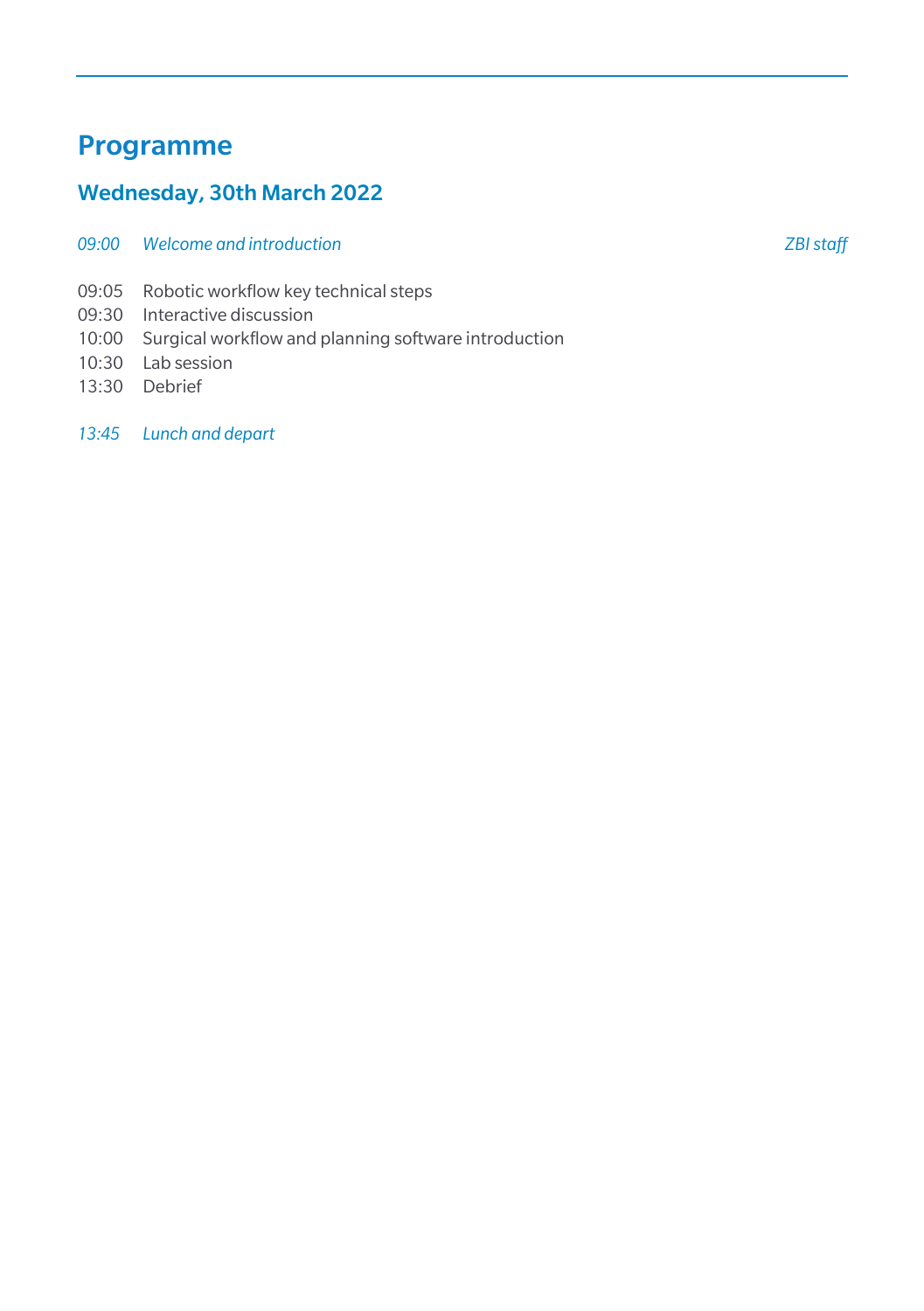**WELCOME TO** THE NEW zbinetwork



## **THE PLACE TO BE IN ORTHOPEDICS**

NEW SMART, INTUITIVE **& CUSTOMIZABLE DESIGN** 

**SMART NAVIGATION** with surgeon-centered categories.

**INTUITIVE FILTERS** to find exactly what you're looking for.

**CUSTOMIZABLE HOMEPAGE** tailored to your areas of interest.



zbinetwork www.zbinetworkemea.com

#### **ZIMMER BIOMET FOR RESIDENTS**

A dedicated resource for orthopedic residents. including webinars, case discussion forums and our interactive 3D anatomy library.

Visit our **DEDICATED PAGES** 





#### **WOMEN IN ORTHOPEDICS**

Online resources including webinars, podcasts, articles & eBooks. A community forum to meet & share information. Partnerships with institutions and societies that raise awareness & much more!



**Linked** in **ZIMMER BIOMET EMEA**